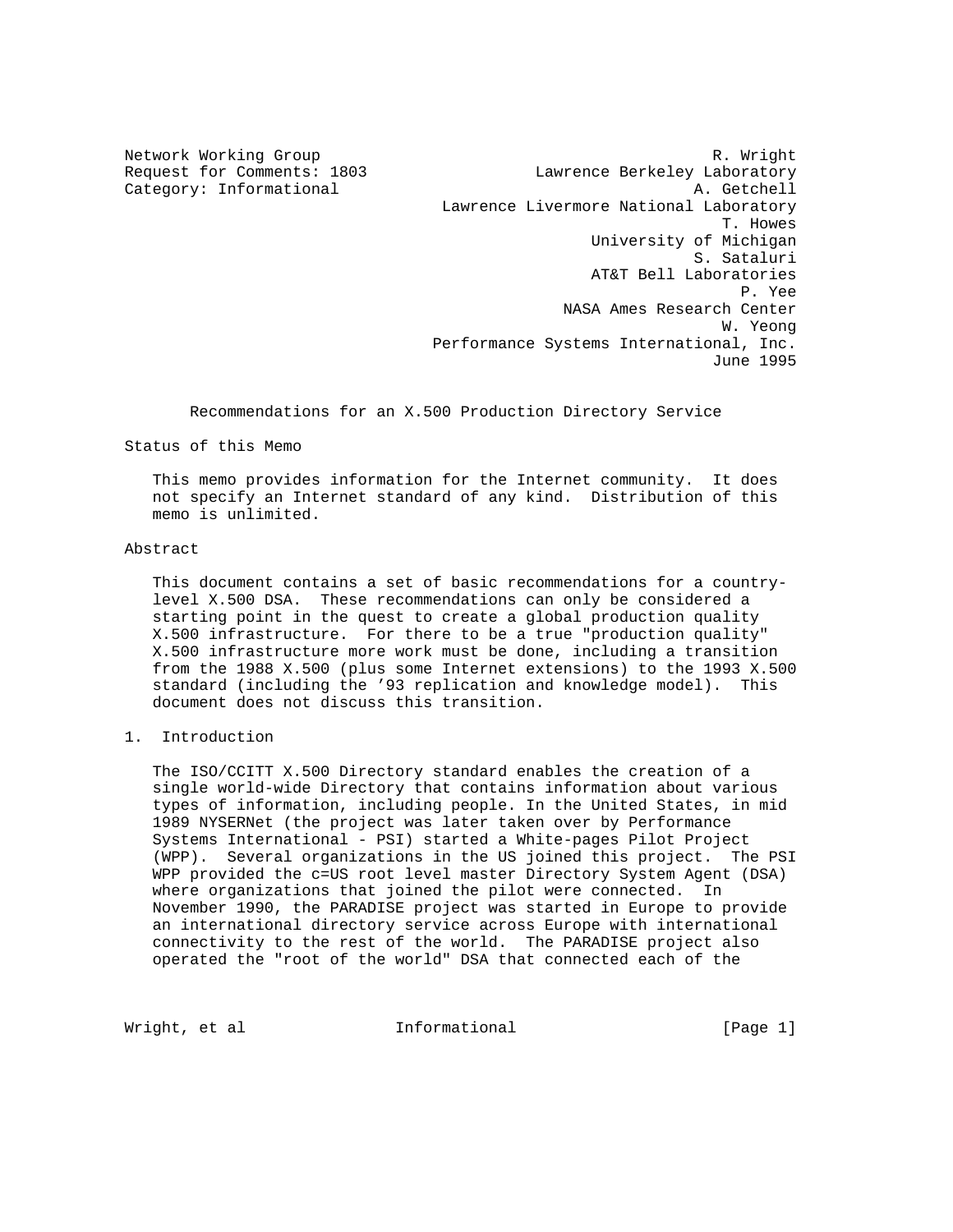national pilots into a single world-wide Directory Information Tree (DIT), enabling information about people all over the world to be obtainable using an Internet DUA (Directory User Agent).

 Much of the criticism of X.500 stems from the lack of a production quality infrastructure. Although there are already well over 500 organizations and 1,000,000 entries in the the X.500 directory, some portions of the directory are still considered a "pilot project". Poor availability of portions of the directory and inconsistent quality of information are two problems that have not been adequately addressed in a number of the X.500 "pilot projects". One of the reasons for this has been a lack of formal service objectives for running an X.500 service, and recommendations for achieving them.

 In X.500, the country-level DSAs form the access path for the rest of the world to access directory entries associated with that country's organizations. Thus, the availability and performance of the country-level DSAs give an upper bound to the quality of service of the whole country's part of the Directory.

2. Recommendations for the country-level Master DSA

 We will split the recommendations into three categories: Operational recommendations for the organization running the master DSA (service provider), DSA recommendations and personnel recommendations.

2a. Operational recommendations for the country-level master and shadow DSAs

 In general, the country-level data should be available for querying 100% of the time. Availability for updating is also important, but may be slightly reduced in practice, given X.500's single master scheme.

 \* The master DSA should be available at least 95% of the time. This means that the DSA must be monitored and supported over the weekend.

 \* The Master DSA and its shadows should be positioned to minimize the possibility of single points of failure.

 \* The master and its shadow DSAs should be disbursed across the national network infrastructure in order to distribute the load across the network, and to get the information closer to the requesters. This distribution should also minimize the possibility of a single point of failure, increasing availability.

Wright, et al **Informational Informational** [Page 2]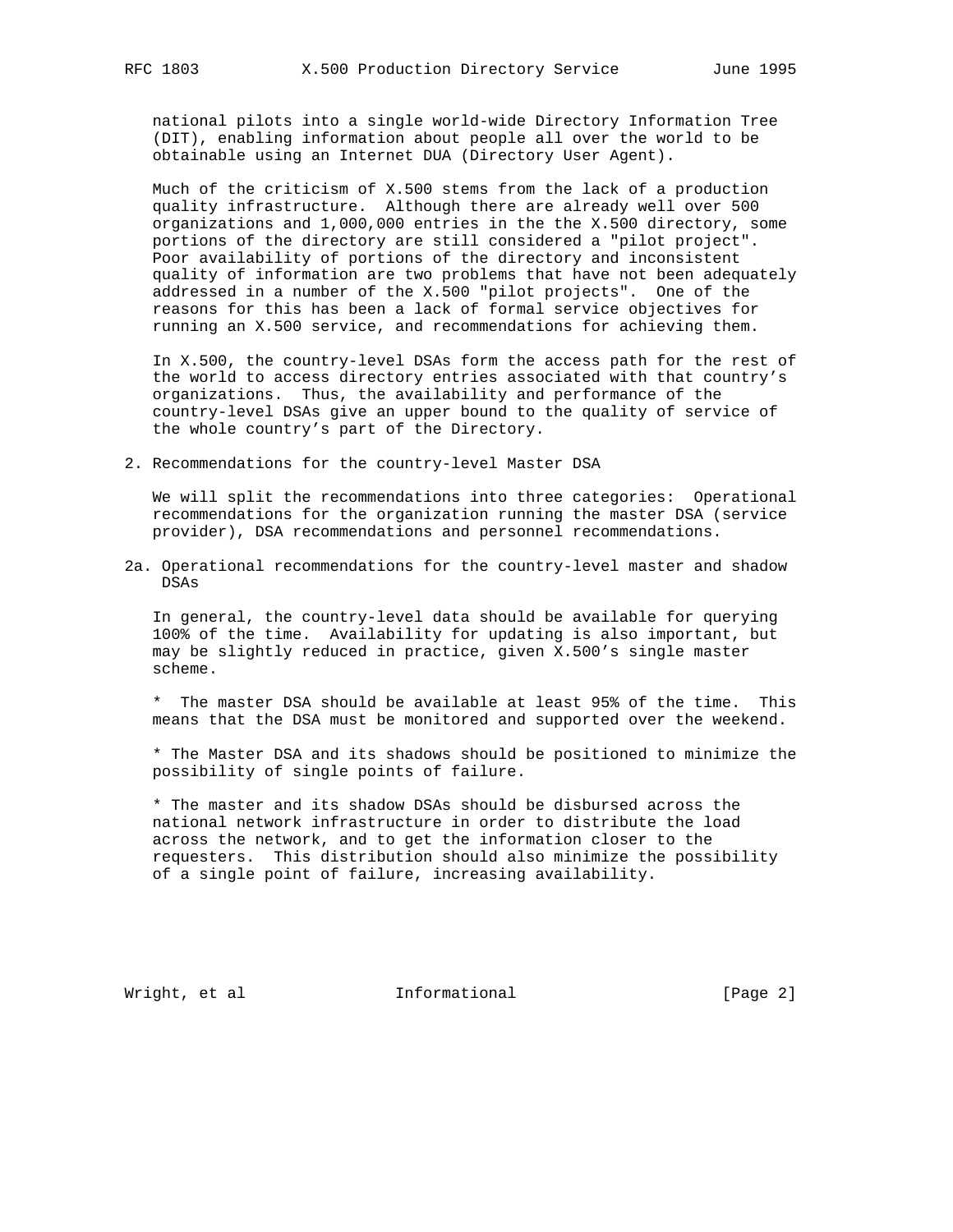\* Country DIT information, including naming infrastructure information such as localities and states, should be replicated across the oceans - not only to serve when the trans-oceanic links go down, but also to handle name resolution operations for clients in other countries. There should be a complete copy of the US root in Europe and a copy of the Japanese root in Africa and North America, for instance. Generally, data should be replicated where ever it is heavily used, and where it will be needed in the event of a network partition.

 \* The master and shadow DSAs must run software that conforms to all the recommendations listed in section 4.

2b. Operational recommendations for the service provider

 \* Provide a generic e-mail address for the DSA manager (e.g., x500 manager@foo.com). More than one manager should be available to handle problems as they come up (i.e., the manager should be able to go on vacation!).

 \* E-mail to the manager of the master DSA must be answered in a timely fashion:

 \* All mail to the manager should be acknowledged as received within one working day.

 \* Trouble reports concerning the master and shadow DSAs must be answered within 24 hours; this response should include a resolution to the problem (when possible). There are situations where problem resolution may take longer than 24 hours, but this should be unusual.

 \* General informational requests (e.g., how to join the service, where to get the software, etc.) should be acknowledged within 2 working days and should normally be resolved within 2 working days.

 \* Maintain a current e-mail distribution list of all DSA managers within the country. Changes to this list must be made in a timely manner (within 2 working days). It may be useful to include X.500 software vendors and funders on this distribution list.

 \* Provide quick turn around (2 working days) for changes/additions to the national master DSA (i.e., requests to add a new organization, to change a DSA's information, or to remove a DSA). Acknowledgments to these requests must be made within 1 working day.

Wright, et al **Informational** [Page 3]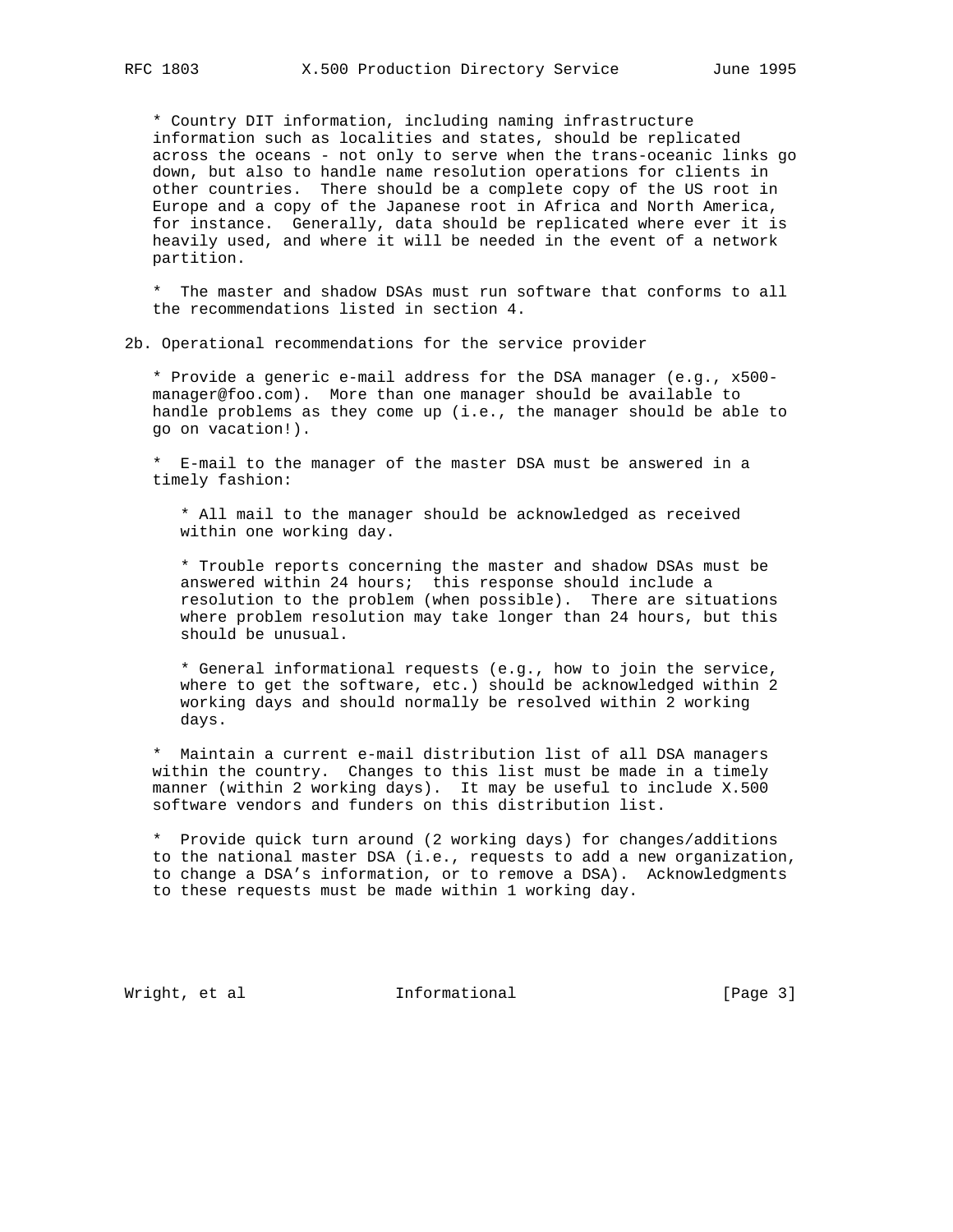\* At a minimum, the manager will make available documentation about the X.500 Production Service that includes information about how to join, which software to run and where to obtain it, naming guidelines, schema requirements, operational requirements, etc. Ideally, the manager should take a proactive role in advertising the X.500 Production Service and soliciting new members.

 \* If the service is currently operating at a "pilot" level, remove references to "pilot" from the service and establish a process with the national-level DSA managers to transition from a pilot to a production service. This transition plan must include the production of a new set of requirements for their DSAs in the new production service (see section 3).

 \* Remove organizations and their DSAs that do not meet the service's published operational guidelines (see section 3). DSA managers should be notified at least 4 weeks in advance of removal to give them time to correct their operational deficiencies. This procedure should be performed at least once every 3 months. A grace period of 3 months should be given to new organizations to come up to speed.

 \* The service provider should work with other national X.500 service providers in the same country to ensure a single consistent DIT within the country. In North America, for example, the Production X.500 service should act as an ADDMD in the North American Directory Forum (NADF) X.500 service, producing timely Knowledge and Naming (KAN) updates for the Central Administration for the NADF (CAN) when entries under c=US or c=CA are added, changed or removed, and applying KAN updates produced by the CAN in response to updates from other ADDMDs.

 This will ensure a single consistent DIT common to both NADF and Internet X.500.

2c. Personnel recommendations for the country-level Master DSA

 \* Participate in various technical forums, where appropriate. This requirement will become more important as more technical work transpires (e.g., for the 93 transition).

 \* Provide a help desk that DSA managers can go to for help resolving operational problems. Support should be provided via e-mail and optionally via telephone. This help desk facility is intended to provide support above and beyond that provided on the mailing list mentioned previously.

Wright, et al **Informational** [Page 4]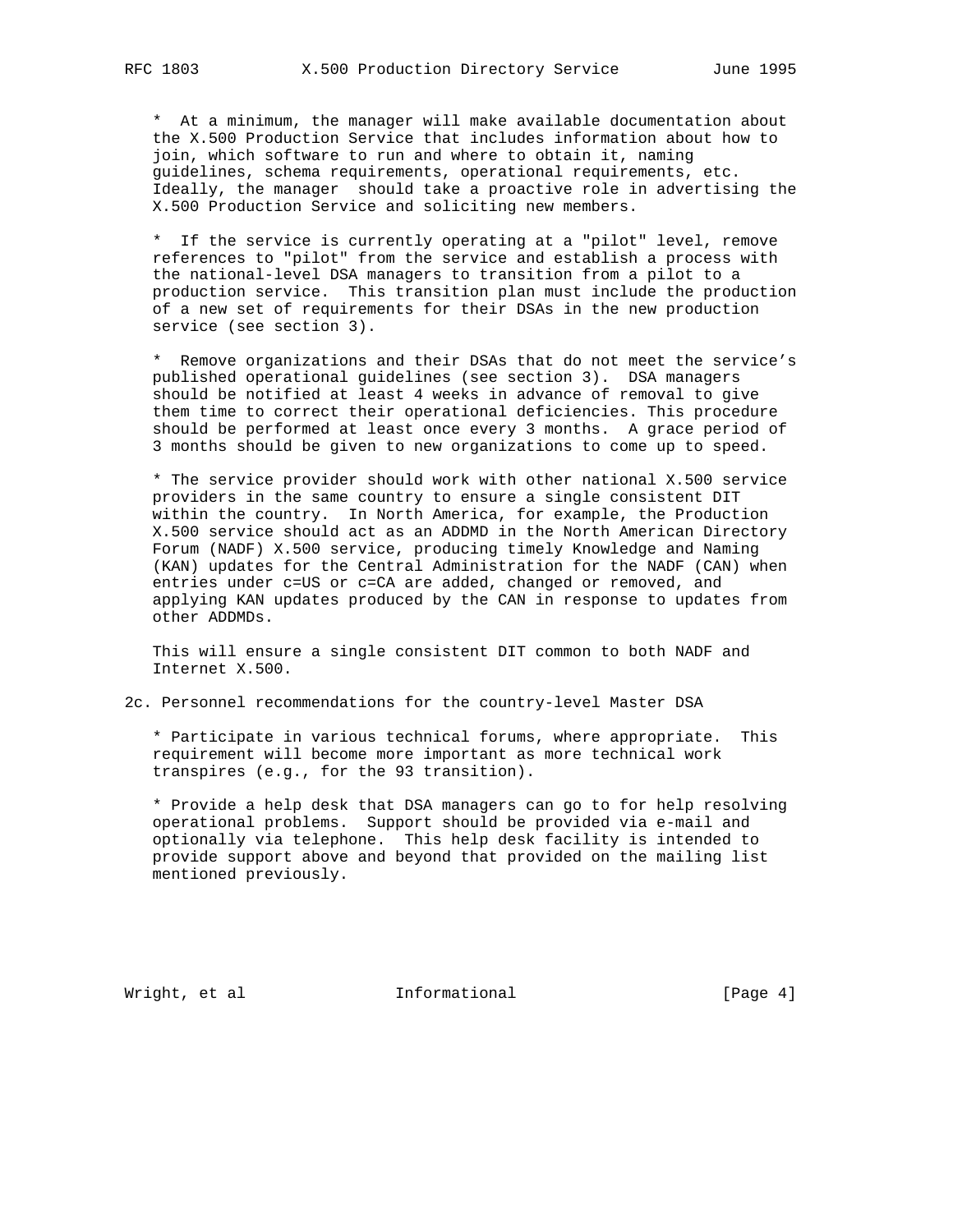\* Publish quarterly status reports giving details on the state of the service: new organizations, deleted organizations, statistics on the availability of the master and shadow DSAs, number of operations performed by the master and shadow DSAs, etc.

 \* Provide electronic access to service information. Some useful ways of doing this are:

 Provide a World Wide Web (WWW) page that includes information describing the service, together with contact information, pointers to useful software, a form that can be used to submit comments/bug reports, and any other useful information that can be provided.

Provide FTP access to above information.

3. Recommendations for operating a DSA within the National Directory Management Domain (DMD)

 The following are recommendations for all DSAs that are operating within the country-level DMD.

 \* The availability of the organization's subtree should be as close to 100% as possible. This coverage shall be provided by a master DSA and zero or more shadow DSAs.

 \* Organizations should maintain information in their DSAs that is complete, accurate, and up-to-date. This information shall be accessible through Directory protocols to the extent allowable by the security and privacy policies of the respective organizations.

 \* Organizations experimenting with the Directory should either be marked clearly as "experimental" (e.g., with an appropriate Quality of Service attribute, or perhaps by including the word "experimental" as part of the organization's RDN), or they should be listed in a separate portion of the namespace, also clearly marked. Once the organization is done experimenting, it can be move to the "production" part of the DIT.

\* Two contact persons must be named as DSA managers for each DSA

 \* DSA software should conform to the recommendations found in section 4.

Wright, et al **Informational** [Page 5]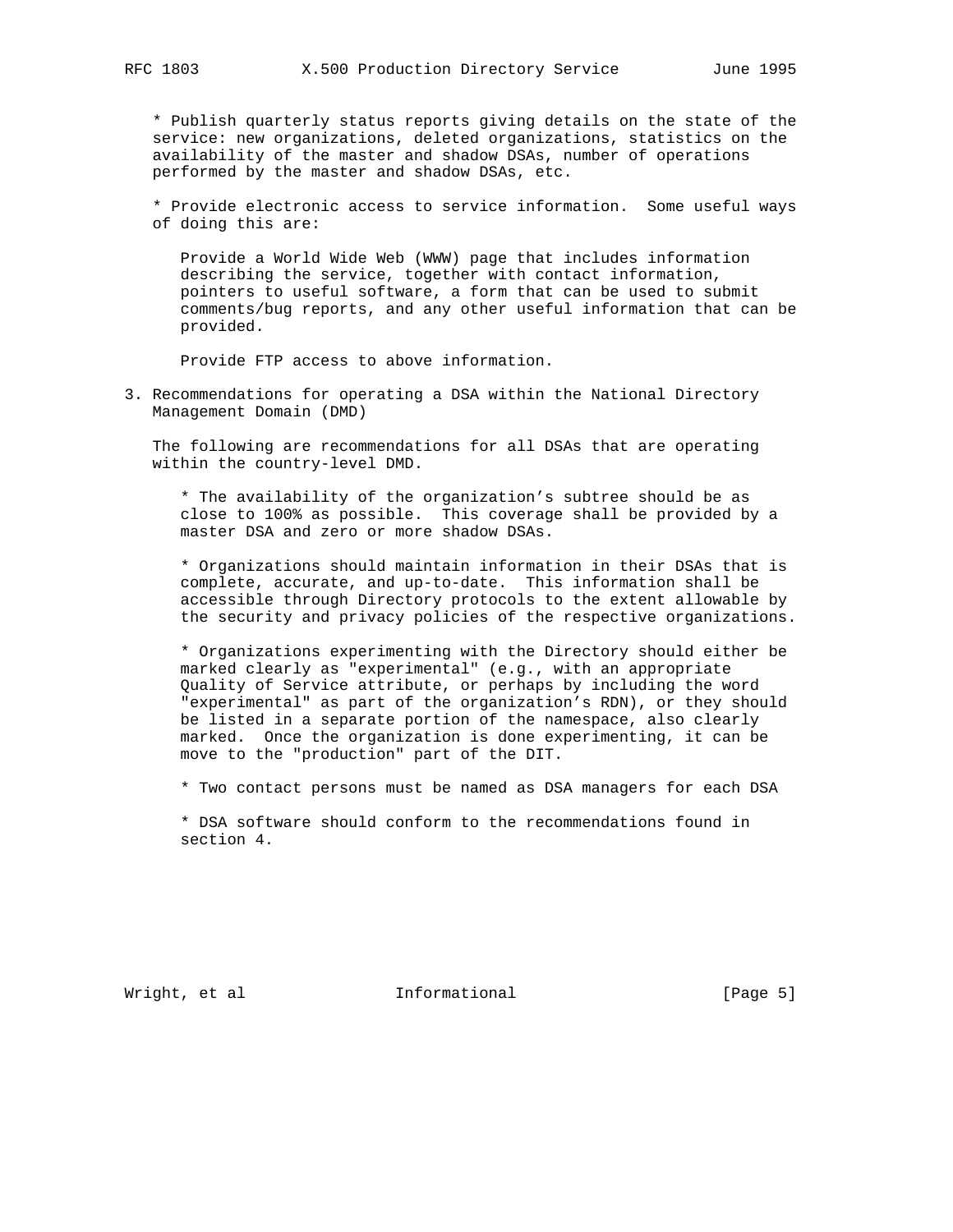4. Recommendations for DSA software

 The software should support the attributes and object classes found in the Internet schema [RFC 1274].

 Software should be reliable, supportable and should provide sufficient performance to handle the DSA traffic.

 Additional requirements may be imposed by the service provider (e.g., '93 replication).

- 5. References
	- [CCITT-88] CCITT, "Data Communications Networks Directory", Recommendations X.500-X.521, Volume VIII - Fascicle VIII.8, IXth Plenary Assembly, Melbourne, November 1988.
	- [RFC 1274] Barker, P., and S. Kille, "The COSINE and Internet X.500 Schema", RFC 1274, University College, London, England, November 1991.
- 6. Security Considerations

Security issues are not discussed in this memo.

Wright, et al **Informational** [Page 6]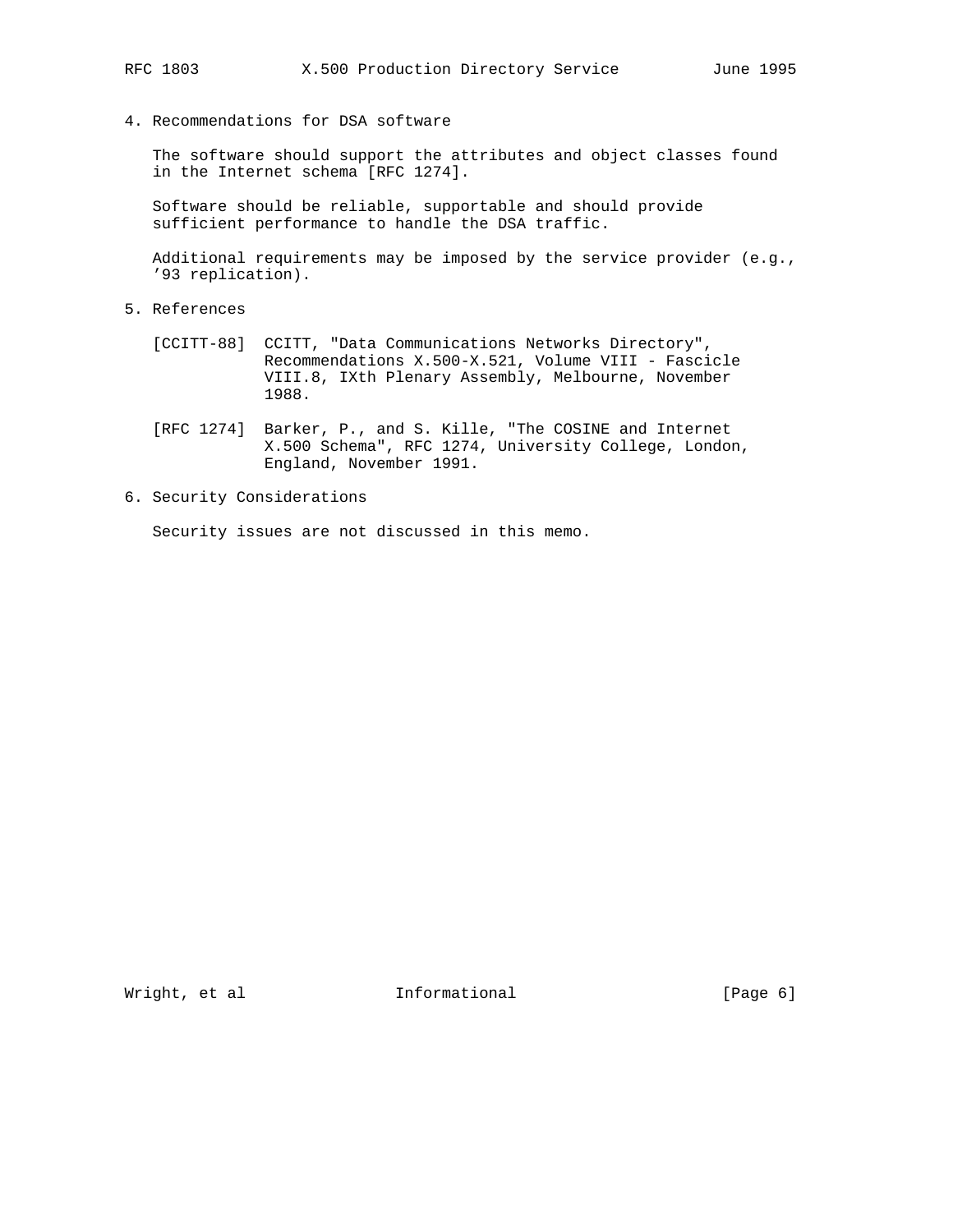## 7. Editors' Addresses

 Russ Wright Lawrence Berkeley Laboratory 1 Cyclotron Road Mail-Stop 50B-2258 Berkeley, CA 94720

 Phone: (510) 486-6965 EMail: wright@LBL.Gov X.400: s=wright;p=esnet;o=LBL; a= ;c=us;

 Arlene F. Getchell Lawrence Livermore National Laboratory National Energy Research Supercomputer Center P.O. Box 5509, L-561 Livermore, CA 94551

 Phone: (510) 423-6349 EMail: getchell@es.net X.400: s=getchell;p=esnet;a= ;c=us;

 Tim Howes University of Michigan ITD Research Systems 535 W William St. Ann Arbor, MI 48103-4943, USA

 Phone: (313) 747-4454 EMail: tim@umich.edu

 Srinivas R. Sataluri AT&T Bell Laboratories Room 1C-429, 101 Crawfords Corner Road P.O. Box 3030 Holmdel, NJ 07733-3030

 Phone: (908) 949-7782 EMail: sri@qsun.att.com

Wright, et al **Informational** [Page 7]